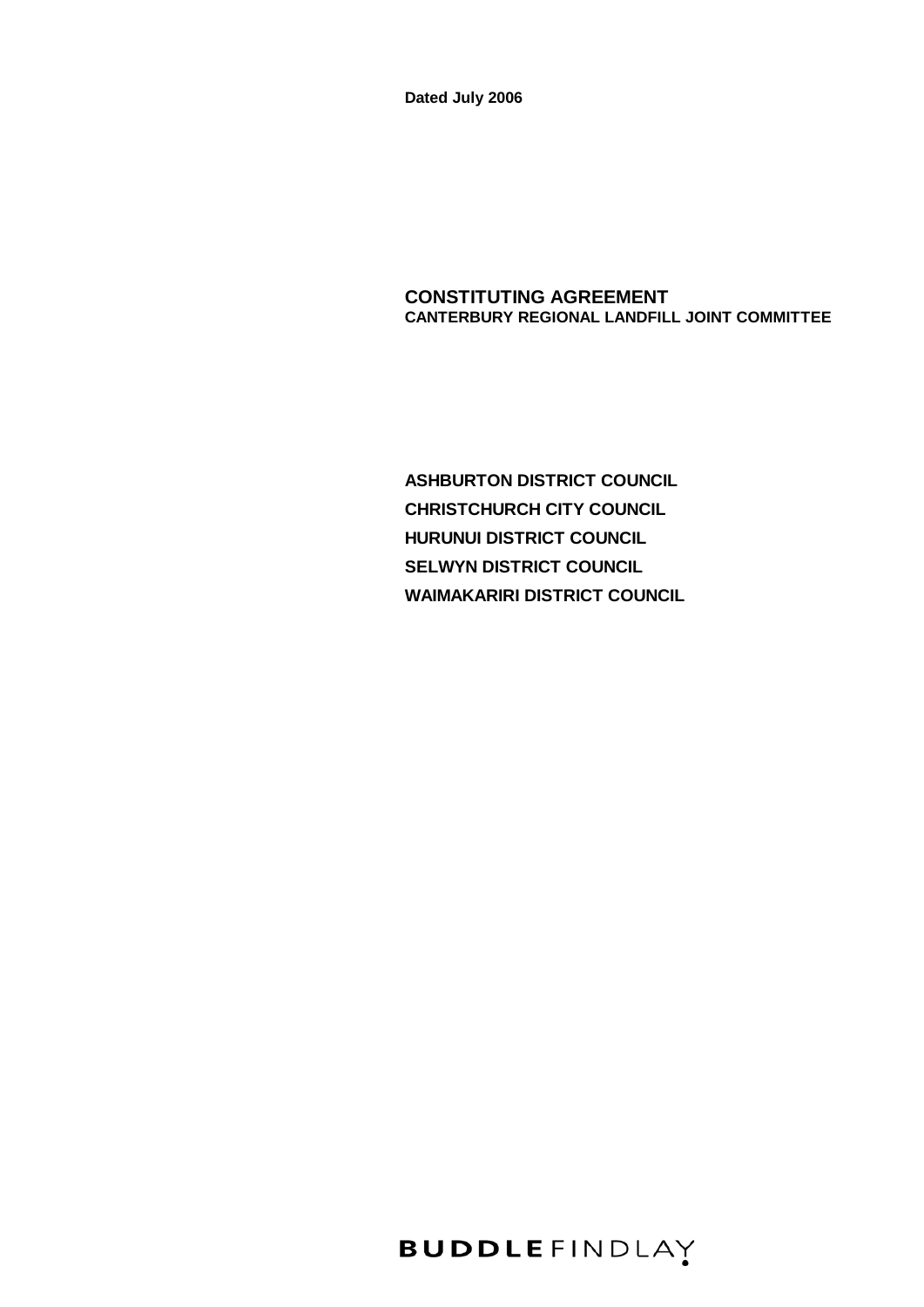# **CONTENTS**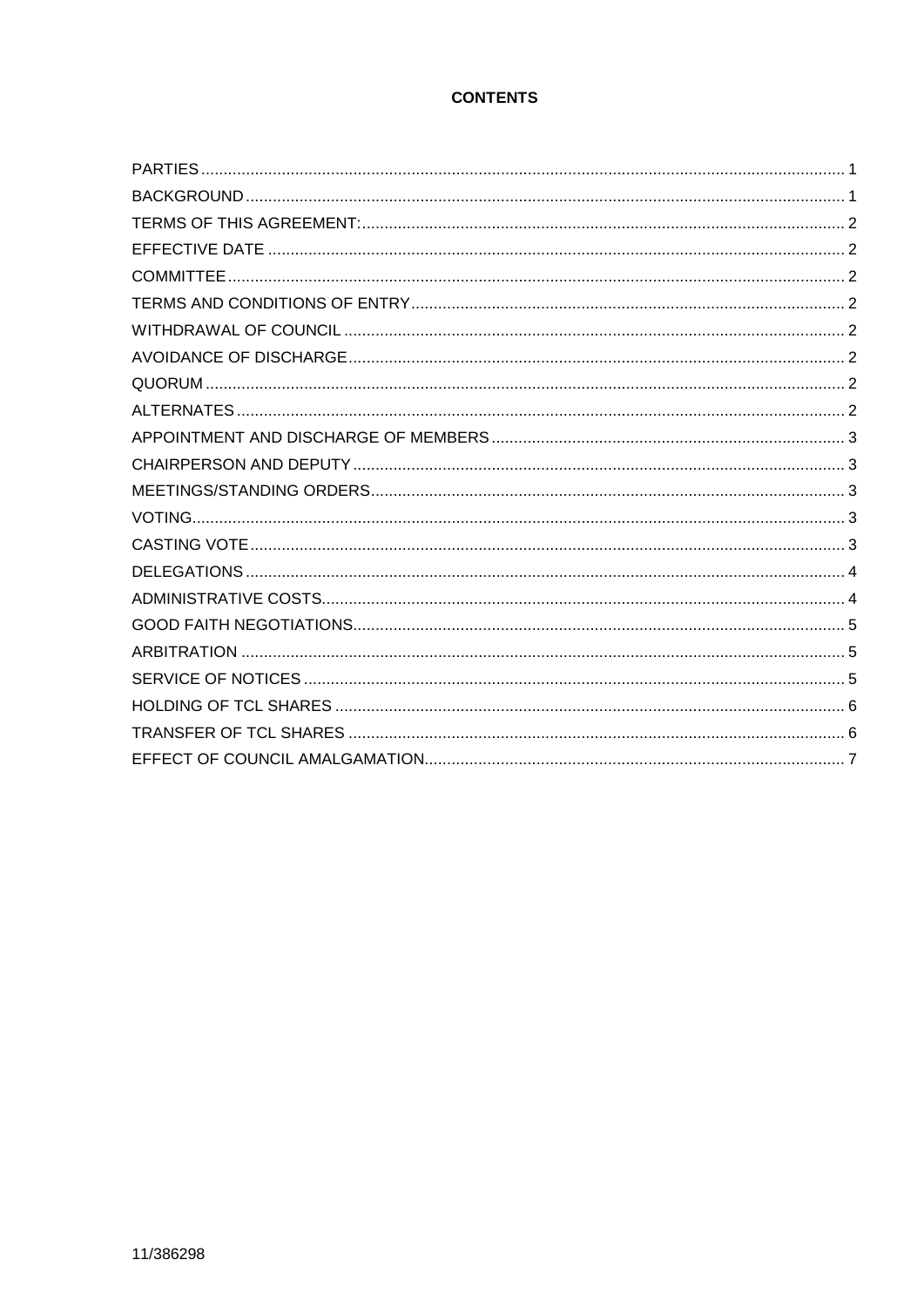#### **CONSTITUTING AGREEMENT**

#### **CANTERBURY REGIONAL LANDFILL JOINT COMMITTEE**

## **DATED: 2014**

#### **PARTIES**

**ASHBURTON DISTRICT COUNCIL**, **CHRISTCHURCH CITY COUNCIL**, **HURUNUI DISTRICT COUNCIL**, **SELWYN DISTRICT COUNCIL** and **WAIMAKARIRI DISTRICT COUNCIL** and their successors, all local authorities under the Local Government Act 2002 (collectively "the Councils" and individually "a Council")

#### **BACKGROUND**

- A. The Councils (together with Kaikoura District Council, Mackenzie District Council, Timaru District Council and Waimate District Council) had previously constituted the Canterbury Joint Standing Committee ("the CJSC") to achieve regional co-ordination, co-operation and commitment as most recently recorded in the Constituting Agreement dated 16 September 2003 ("the 2003 Agreement"). To address operational issues, the CJSC had appointed the Canterbury Waste Subcommittee ("the Subcommittee").
- B. The CJSC and the Subcommittee were discharged as a consequence of the 2004 triennial general election of members.
- C. In December 2004 the Territorial Authorities reconstituted the CJSC and had the CJSC reappoint the Subcommittee relying on the 2003 Agreement.
- D. The Councils own shares in Transwaste Canterbury Limited ("TCL") which is a joint venture with Canterbury Waste Services Limited ("CWS") concerned with the operation of the Canterbury landfill at Kate Valley and associated transport services ("the Landfill Joint Venture"). The Councils and CWS have entered into a Shareholders' Agreement dated 31 March 1999 ("the Shareholders' Agreement") which sets out the principles under which the joint venture will operate.
- E. The Councils had previously delegated their involvement in the Landfill Joint Venture to CJSC and the Subcommittee. CJSC and the Subcommittee are by separate Constituting Agreement being reconstituted as the Canterbury Waste Joint Committee which is to have no role or responsibility in relation to the Landfill Joint Venture. Accordingly, the Councils now wish to appoint and constitute a new joint committee to be known as the Canterbury Regional Landfill Joint Committee.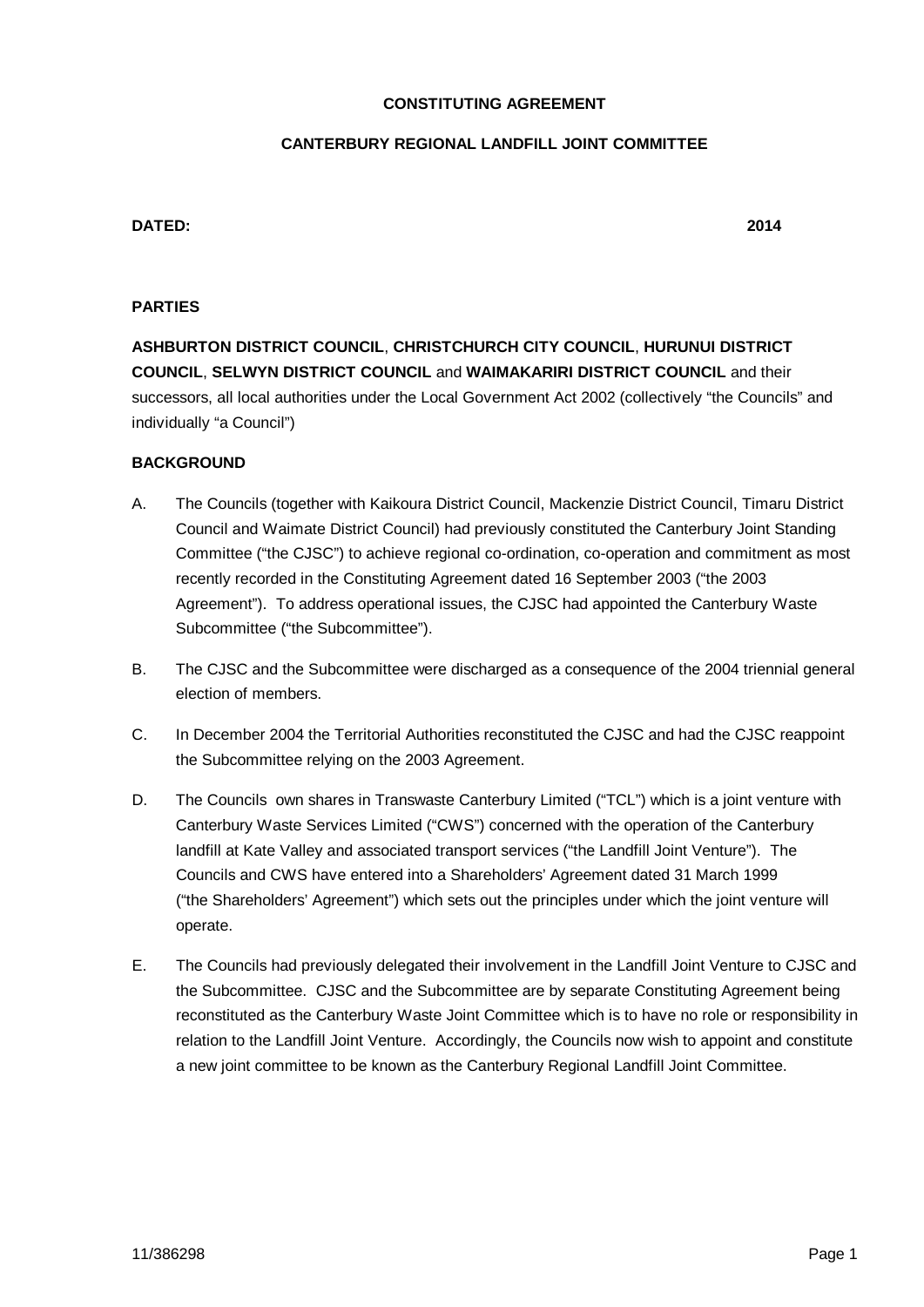## **TERMS OF THIS AGREEMENT:**

#### **EFFECTIVE DATE**

1. This Agreement shall come into effect on 1 July 2006.

#### **COMMITTEE**

- 2. Pursuant to clause 30(1) of Schedule 7 to the Local Government Act 2002 the Councils shall appoint and constitute a joint committee which shall be known as the Canterbury Regional Landfill Joint Committee ("the Committee").
- 3. The Committee shall consist of a maximum of seven members as follow:
	- (a) three elected members of the Christchurch City Council;
	- (b) four members made up of one elected member from each of the other Councils.
- 4. The Committee shall report to the Councils at least annually on the exercise of the Committee's functions.

# **TERMS AND CONDITIONS OF ENTRY**

5. The Councils may only allow other Councils to join the Committee on such terms and conditions as are agreed unanimously by the Councils.

#### **WITHDRAWAL OF COUNCIL**

6. A Council may only withdraw from the Committee if that Council has complied with all of its obligations under this Constituting Agreement up to the date of withdrawal and agrees to satisfy its continuing obligations (if any) in a manner which is satisfactory to all of the remaining Councils.

#### **AVOIDANCE OF DISCHARGE**

7. The Councils declare that they have each resolved that the Committee shall continue to function after a triennial election with the same delegated functions, duties, powers and voting rights that existed prior to that election and accordingly the Committee shall not be discharged under clause 30(7) of Schedule 7 to the Local Government Act 2002.

#### **QUORUM**

8. The quorum for a meeting of the Committee is four members at least one of whom is a member appointed by Christchurch City Council. An alternate shall be deemed to be a "member" for the purposes of achieving a quorum.

## **ALTERNATES**

9. Each Council may appoint up to two alternates for its Committee member/s. The names of alternates are to be notified in writing to the Committee as appropriate. No prior notice of attendance at a meeting by an alternate is required. An alternate shall be entitled to the same voting rights as the Committee member for whom he or she is an alternate.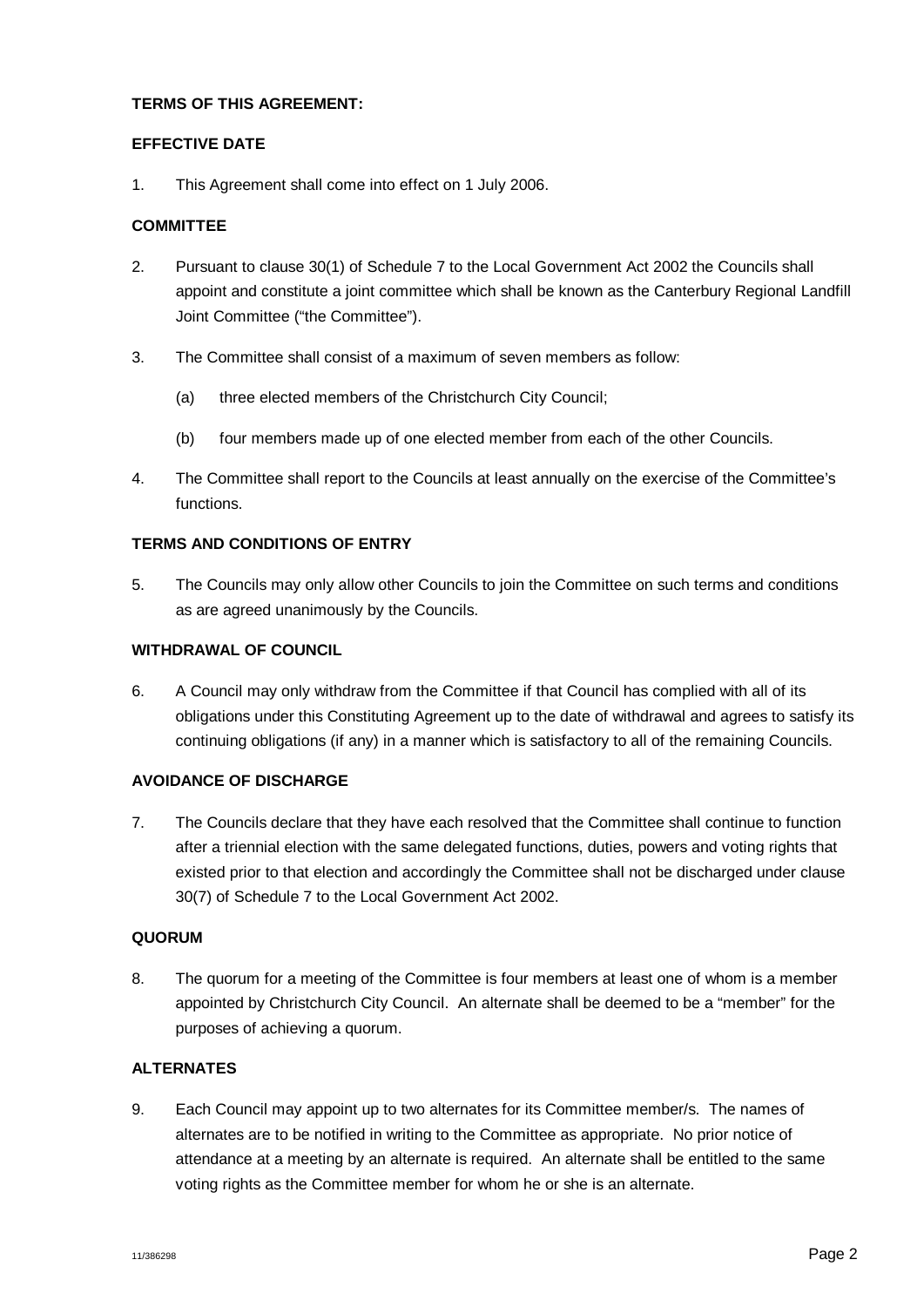## **APPOINTMENT AND DISCHARGE OF MEMBERS**

10. The power to discharge a member of the Committee and to appoint another in his or her stead, may only be exercised by the Council that made the appointment.

## **CHAIRPERSON AND DEPUTY**

11. The Committee shall appoint a chairperson (who must be an elected member appointed by Christchurch City Council) and a deputy chairperson (who must be an elected member appointed by another Council other than Christchurch City Council).

## **MEETINGS/STANDING ORDERS**

- 12. Meetings of the Committee shall be held at Christchurch (unless otherwise agreed) at such times as may be appointed and as are necessary for the performance of the functions, duties and powers delegated under this Agreement. The rules regulating the proceedings of the Committee shall be those set out in NZS 9202:2001, "Model Standing Orders for Meetings of Territorial Authorities, Regional Councils and Community Boards" as varied in accordance with this Agreement. For the purposes of clause 25 of the NZS 9202:2001 the "principal administrative officer" means the City Manager of the Christchurch City Council or his delegate.
- 13. Any resolution requiring a decision on a matter of significance to be considered at a meeting of the Committee must be the subject of prior notice which ensures that each member is fully and fairly informed of the background and rationale for any proposal to be considered and the period of notice must be sufficient to enable every member to consult with his or her appointing Council.

#### **VOTING**

- <span id="page-4-0"></span>14. Notwithstanding anything to the contrary in Model Standing Orders NZS 9202:2001 voting at meetings of the Committee shall be:
	- (a) the members appointed to represent the Christchurch City Council shall be entitled to 50% of the votes able to be cast on any resolution (which votes may only be cast as a block and may not be split);
	- (b) the members appointed to represent the other Councils, one vote each.

For the avoidance of doubt, this means for example that if all 4 other Council members are present then the members appointed by the Christchurch City Council will have 4 votes to be cast as a block.

15. To the extent that it may be necessary all of the Councils shall procure an amendment to their standing orders to permit voting on the basis set out in clause [14](#page-4-0).

# **CASTING VOTE**

16. In all cases where there is an equality of votes the chairperson shall have a casting vote. Where a casting vote is to be exercised the following principles shall apply: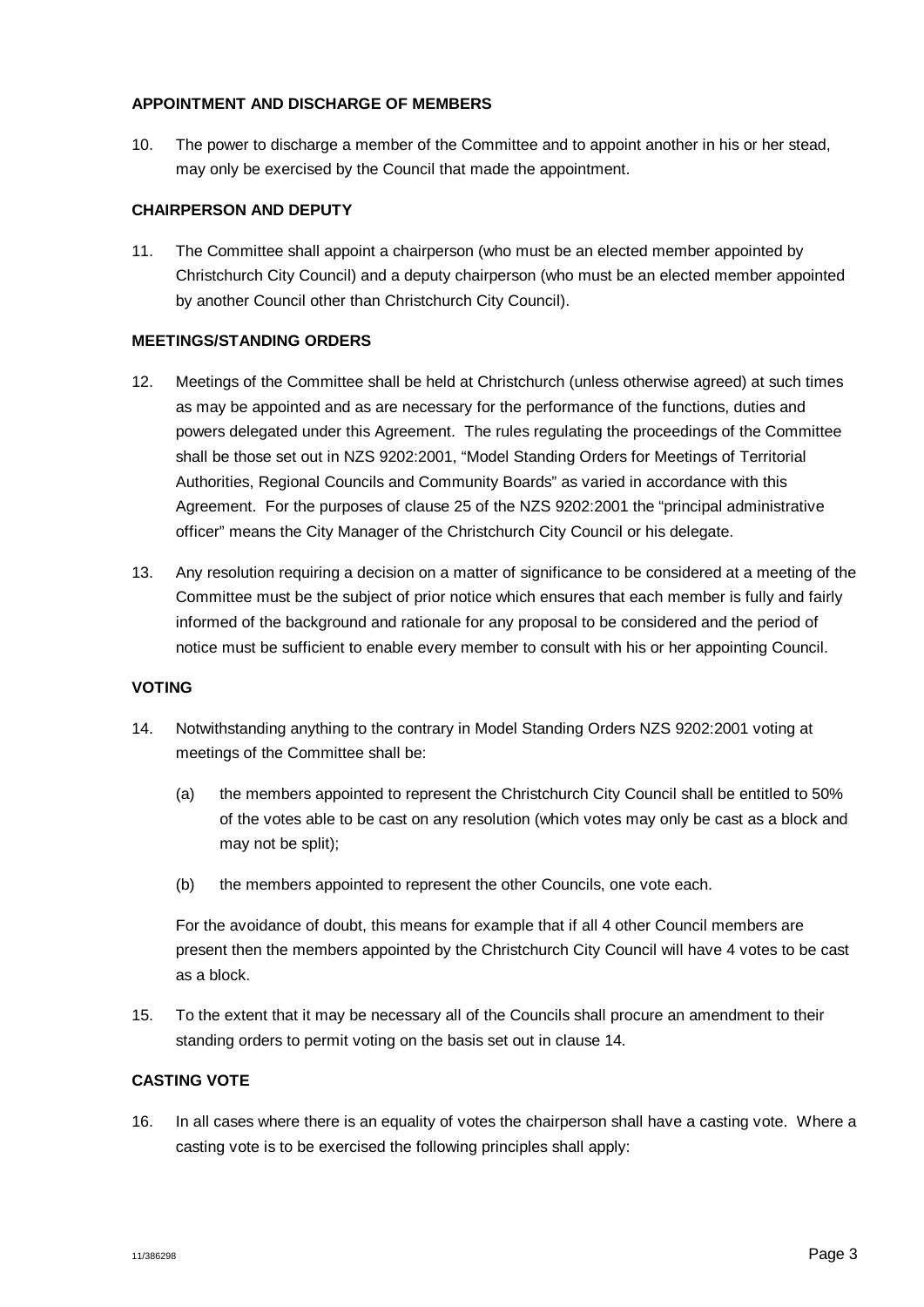- (a) the casting vote is to be used in the best interests of the Canterbury community represented by the Councils considered together;
- (b) the casting vote is to be used in the best interests of the Councils considered together;
- (c) the Committee members shall use their best endeavours to avoid use of a casting vote, by obtaining consensus;
- (d) the casting vote shall not to be used unreasonably in favour of any one Council.

# **DELEGATIONS**

- <span id="page-5-0"></span>17. All delegations made by the Councils to the Committee shall record the functions, duties and powers that have been delegated in writing and may set out:
	- (a) the extent to which the Council may be bound in respect of those delegated functions, duties and powers that are delegated;
	- (b) the limit (if any) to which the Council can be committed to expenditure of funds in pursuance of those delegated functions, duties and powers;
	- (c) the circumstances in which (if any) the Council can withdraw those delegated functions, duties and powers in whole or in part.
- <span id="page-5-1"></span>18. Subject to prior compliance with clause [17](#page-5-0) in respect of the delegations proposed by this clause *<sup>X</sup>*[18](#page-5-1)*X*, the Councils agree to delegate to the Committee all matters relating to participation in the Landfill Joint Venture for the purposes of owning and operating the Canterbury regional landfill at Kate Valley and associated transport and collection systems (transfer stations to the landfill only), including without limitation:
	- (a) performing the obligations of the Councils under the Shareholders Agreement;
	- (b) exercising the voting rights attached to TCL shares held by the Councils;
	- (c) appointing nominee directors to the board of TCL;
	- (d) considering the issues in relation to any scheme for the equalisation of transport costs between the Councils and if appropriate, developing such scheme;
	- (e) appointing the Councils' representatives at TCL shareholders' meetings.
- 19. Notwithstanding any statutory power to do so the Councils shall not revoke the delegations to the Committee referred to under clause [18](#page-5-1) until TCL is liquidated. By contrast, it is agreed that a Council will be entitled to revoke any other delegation to the Committee referred to under clause *<sup>X</sup>*[17](#page-5-0)*<sup>X</sup>* as may be provided for by that delegation and subject always to compliance by the Council concerned with all of its obligations in respect of such delegation up to the date of revocation.

#### **ADMINISTRATIVE COSTS**

20. Christchurch City Council agrees to provide such management, administrative, secretarial and accounting services as the Committee shall reasonably require at no cost to the other Councils.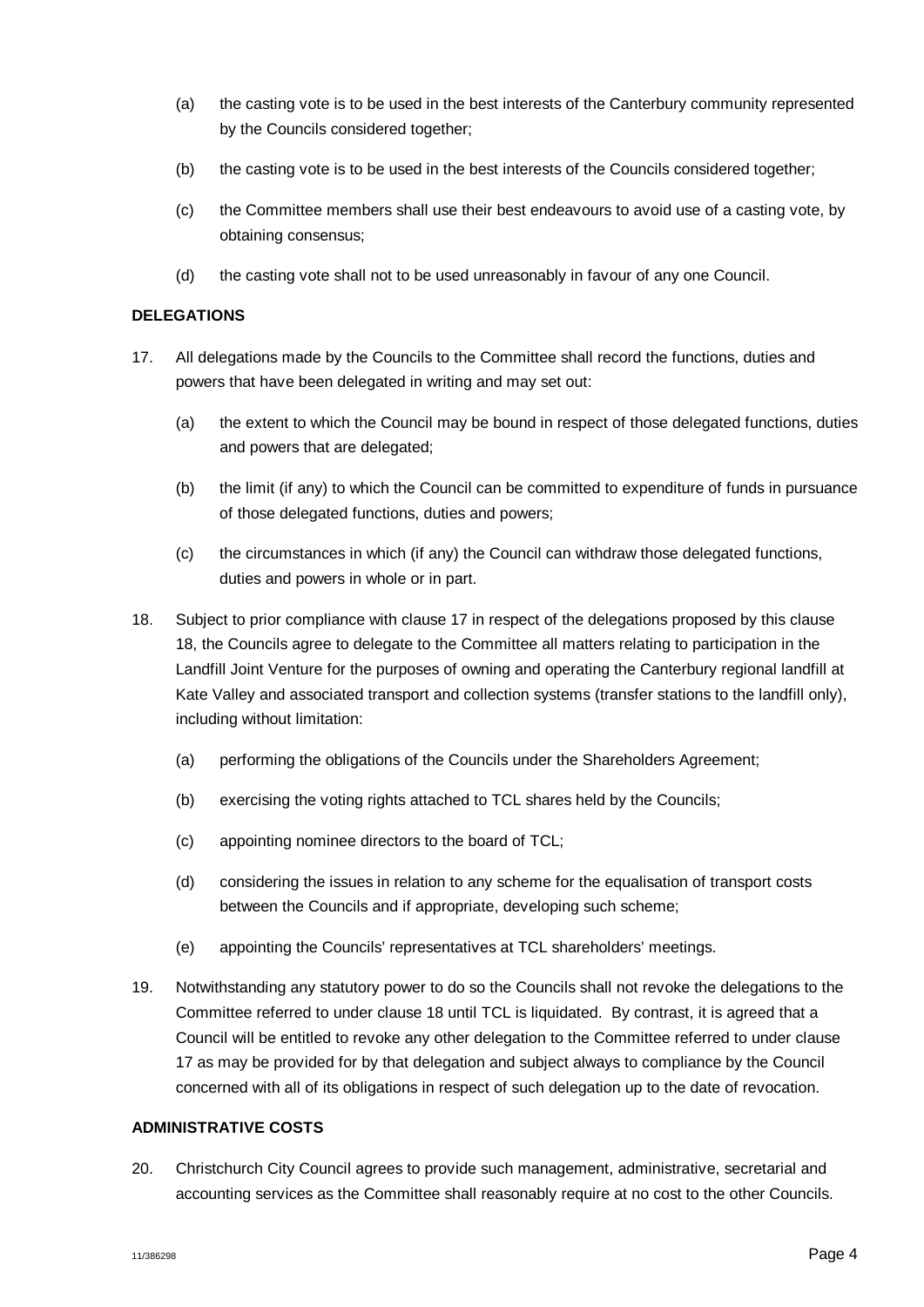Nothing in this clause shall prevent any Council agreeing to make a contribution towards those costs. For the avoidance of doubt, where Christchurch City Council is directed to source any such services (ie other than from its own staff) the costs incurred shall be recoverable from the Councils in the percentages given in the table forming part of clause [27](#page-7-0).

## **GOOD FAITH NEGOTIATIONS**

- <span id="page-6-0"></span>21. In the event of any circumstances arising that were unforeseen by the Councils at the time of entering into of this Agreement or in the event of a dispute in any way relating to this Agreement the Councils will negotiate in good faith to resolve that dispute or to add to or vary this Agreement in order to resolve the impact of those unforeseen circumstances in the best interests of:
	- (a) the Councils represented on the Committee considered together; and
	- (b) the Canterbury community represented by the Councils considered together.

## **ARBITRATION**

- 22. Any dispute arising out of the interpretation of this Agreement, including any question regarding its existence, validity or termination, which cannot be resolved by good faith negotiations under clause *<sup>X</sup>*[21](#page-6-0)*<sup>X</sup>* shall be referred to arbitration.
- 23. If the Councils are unable to agree upon the appointment of a single arbitrator within 10 working days of the receipt of written notification of the desire of a party to have a dispute arbitrated, or if any arbitrator agreed upon refuses or fails to act within 10 working days of his or her appointment, then any party may request the President for the time being of the Canterbury District Law Society to appoint an arbitrator and the arbitration shall be carried out in accordance with the Arbitration Act 1996. For the purposes of this clause "working day" has the meaning attributed to those words in Section 2 of the Resource Management Act 1991.
- 24. In this clause time shall be of the essence and the Councils agree to be bound by any arbitration decision, determination or award.

## **SERVICE OF NOTICES**

- <span id="page-6-1"></span>25. Any notice required to be served under this Agreement may be served in the manner provided in Section 152 of the Property Law Act 1952 and in any event shall be deemed to be served if actually received.
- 26. A notice under clause [25](#page-6-1) must be addressed:
	- (a) in the case of Christchurch City Council or the Committee for the attention of the Legal Services Manager at the Civic Offices, 163 Tuam Street, Christchurch (P O Box 237, Christchurch); and
	- (b) in the case of every Council other than Christchurch City Council, for the attention of the Principal Administrative Officer of the Council to whom the notice is addressed, to that Council at its principal administrative office.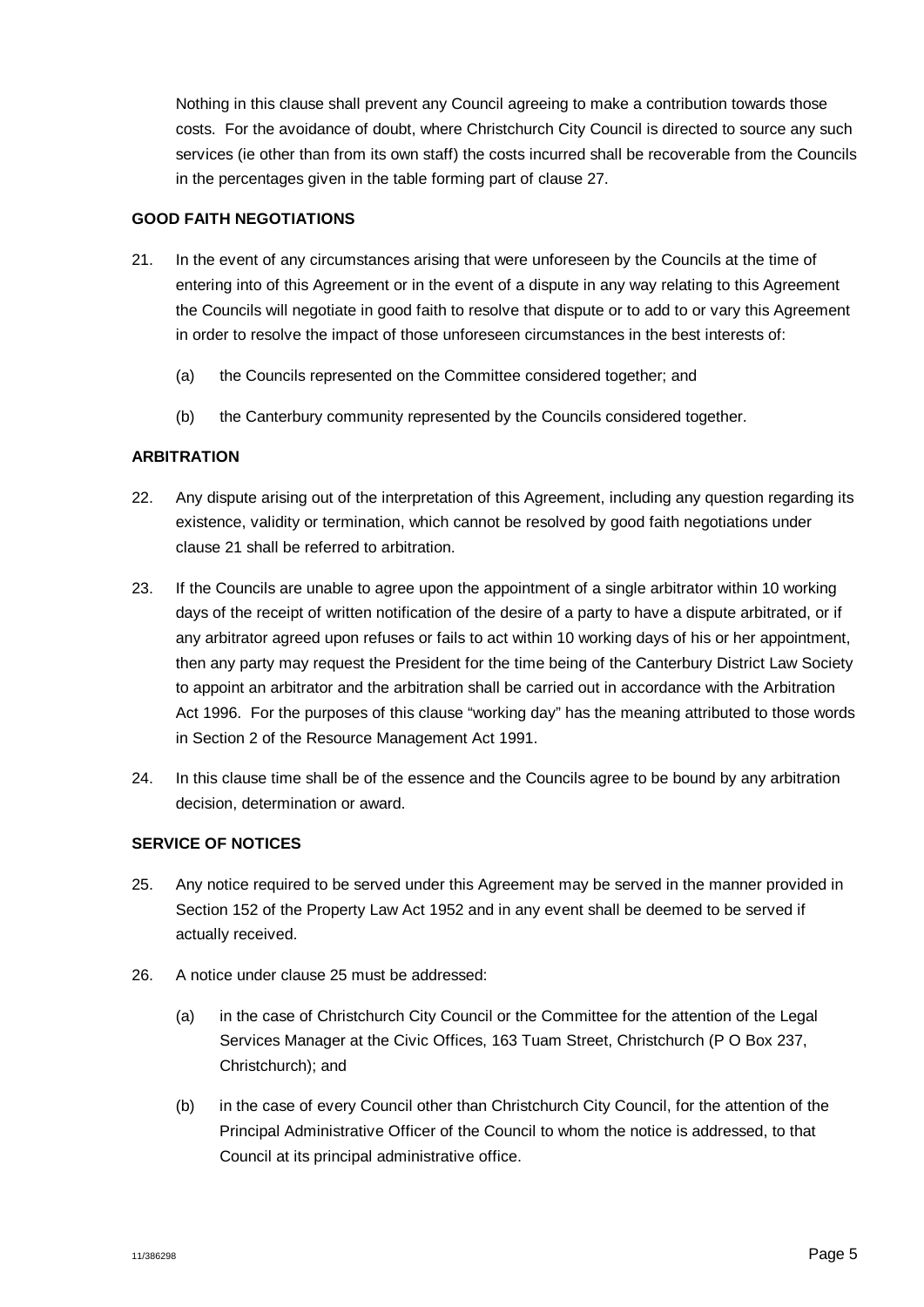## **HOLDING OF TCL SHARES**

<span id="page-7-0"></span>27. The Councils shall continue to hold 50% of the equity securities of TCL in the proportions in which they subscribed for those shares, being the proportions set out below:

| <b>Council</b>      | <b>Population</b> | %    |
|---------------------|-------------------|------|
|                     | (1996 census)     |      |
| <b>Christchurch</b> | 322,700           | 77.8 |
| Waimakariri         | 32,100            | 7.8  |
| <b>Hurunui</b>      | 10,000            | 2.4  |
| Selwyn              | 25,000            | 6.0  |
| <b>Ashburton</b>    | 25,000            | 6.0  |
| <b>TOTAL</b>        | 414,800           | 100  |

- 28. Each Council will fund the capital requirement of TCL from time to time as required by the Shareholders' Agreement, in proportion to their shareholding in TCL.
- 29. The Councils must appoint their representatives on the Committee as their representative at TCL shareholders meetings in accordance with the Companies Act 1993 and TCL's constitution.

# **TRANSFER OF TCL SHARES**

- <span id="page-7-1"></span>30. Subject to the terms of this Agreement, in the event that a Council for any reason wishes to transfer any equity securities of TCL, those equity securities shall be offered at fair value to and purchased by the remaining Councils in proportion to their existing shareholding in TCL at a fair value.
- 31. If the Councils cannot reach agreement on a fair value then the fair value shall be fixed by a single valuer (if the Councils can agree on a single valuer) or otherwise by two valuers (one appointed by the transferring Council and one appointed by the other Councils) and an umpire appointed by such valuers before entering into the determination of such fair value.
- 32. Such valuer (if one is agreed on) or such umpire shall certify the sum that is in his or her opinion the fair value of the equity securities and in giving such an opinion shall be considered to be acting as an expert and not as a valuer. The provisions of the Arbitration Act 1996 shall not apply and the value of the equity securities shall not be the subject of arbitration.
- <span id="page-7-2"></span>33. Immediately following the determination of the fair value the transferring Council shall be obligated to transfer, and the other Councils shall be obligated to purchase, the equity securities at the fair value, pro rata in accordance with their current shareholding.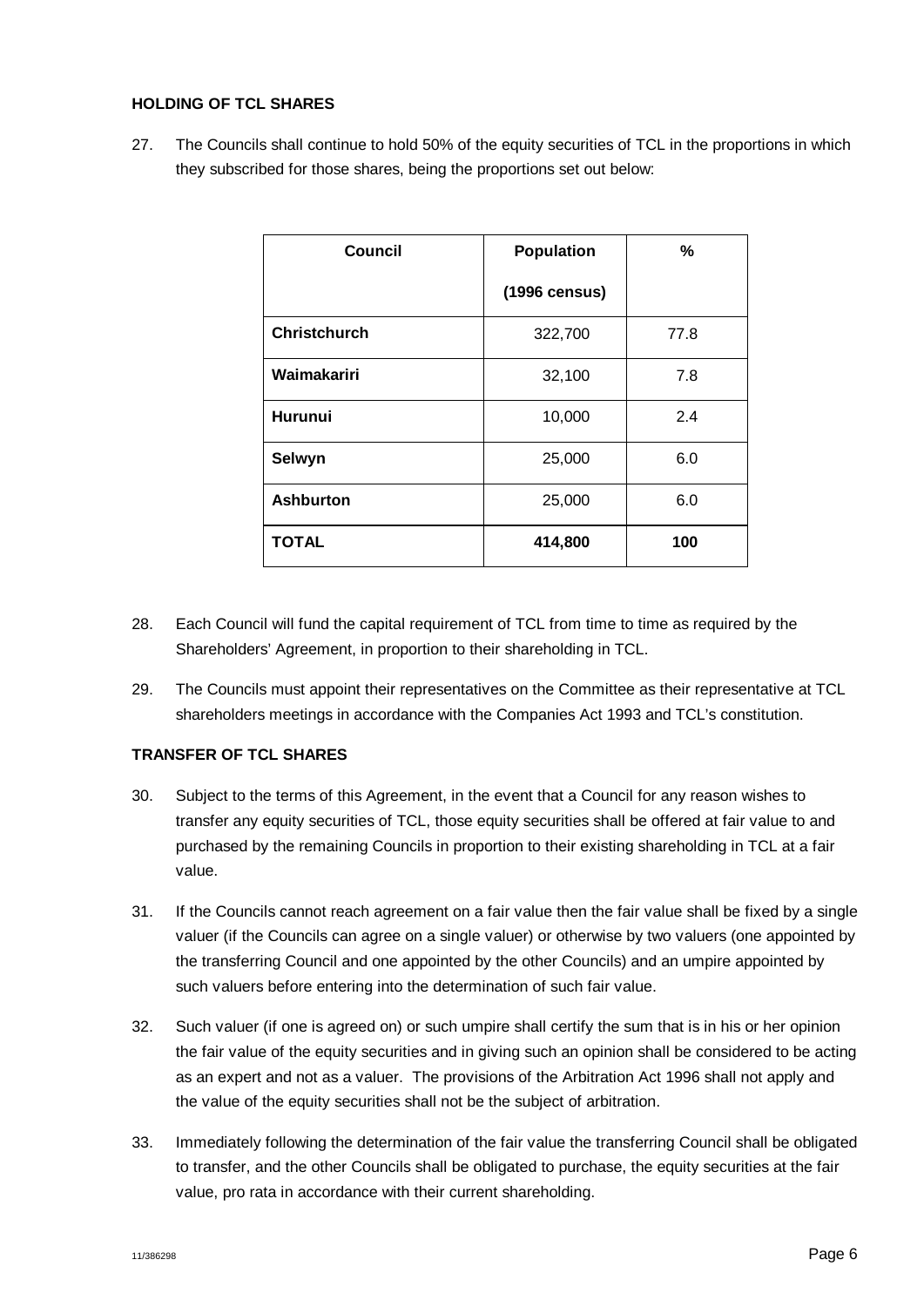<span id="page-8-0"></span>34. Clauses [30](#page-7-1) - [33](#page-7-2) shall not apply to a transfer of equity securities of TCL held by a Council if the equity securities are transferred with the consent of at least 75% of the votes of the Councils to any one or more of the other Councils.

## **EFFECT OF COUNCIL AMALGAMATION**

- 35. Subject to the effect of any statutory or regulatory provision that governs the re-organisation of local authorities, if a Council is to amalgamate, merge or join with a local authority that is not a party to this Agreement, and the local authority that is not a party to this Agreement is to be the continuing body:
	- (a) if the Councils unanimously agree, that local authority shall enter an agreement with the Councils on the same terms as this Agreement (except for adjustment of clause [27](#page-7-0) to reflect amended population statistics) and the equity securities held by the Council so amalgamating, merging or joining shall be transferred to that local authority; or
	- (b) the equity securities held by the Council so amalgamating, merging or joining shall be offered to and purchased by the remaining Councils on the terms and conditions set out in clauses *<sup>X</sup>*[30](#page-7-1)*<sup>X</sup>* - *<sup>X</sup>*[34](#page-8-0)*X*.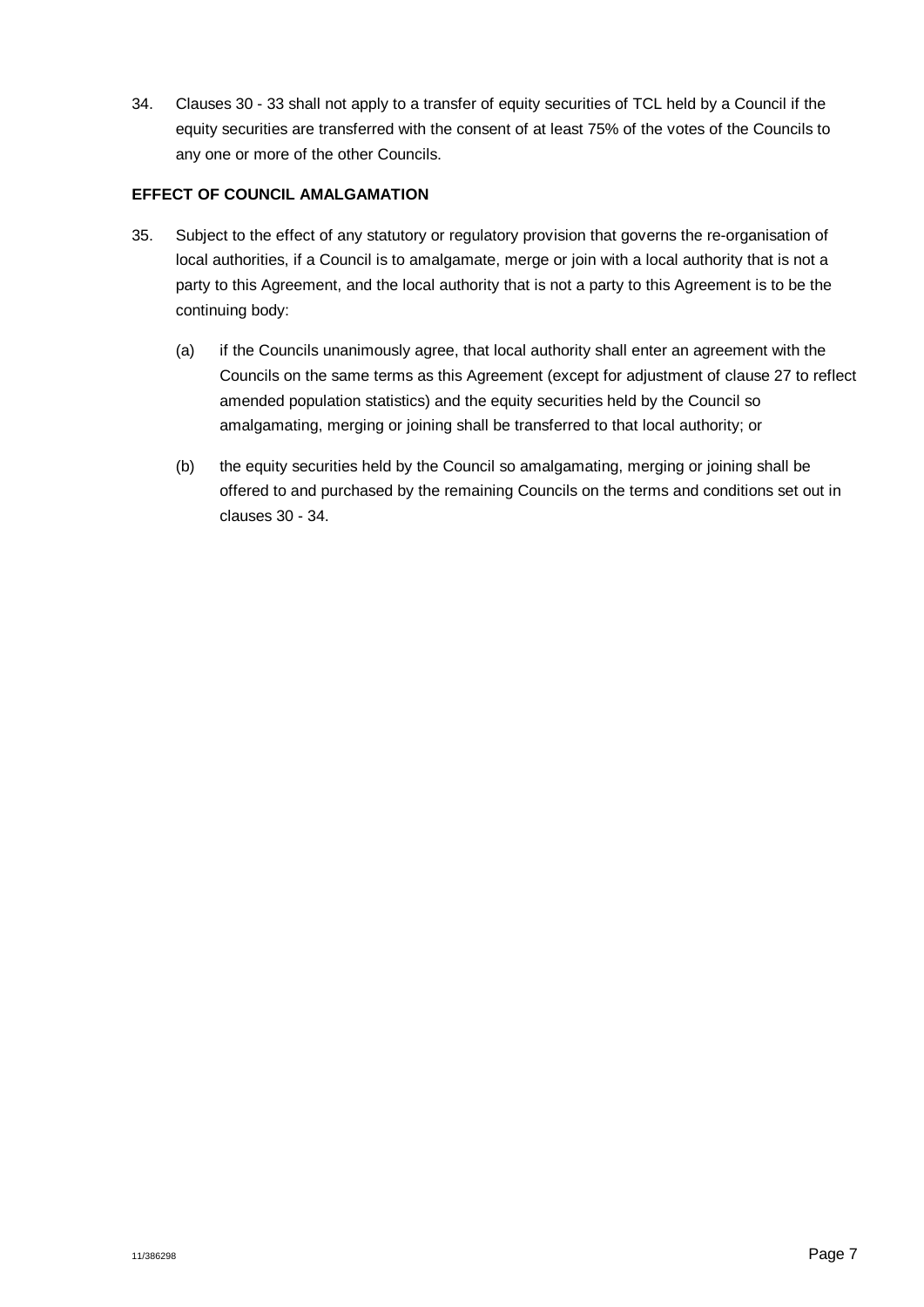**EXECUTED** by the Councils on the date set out above

**THE COMMON SEAL** of ) **ASHBURTON DISTRICT COUNCIL** ) was affixed in the presence of  $\overrightarrow{\hspace{1cm}}$ 

**THE COMMON SEAL** of ) **CHRISTCHURCH CITY COUNCIL**  $\vee$  was affixed in the presence of  $\vee$ was affixed in the presence of

**THE COMMON SEAL of (1)**<br>HURUNUI DISTRICT COUNCIL (1) **HURUNUI DISTRICT COUNCIL** ) was affixed in the presence of  $\qquad \qquad )$